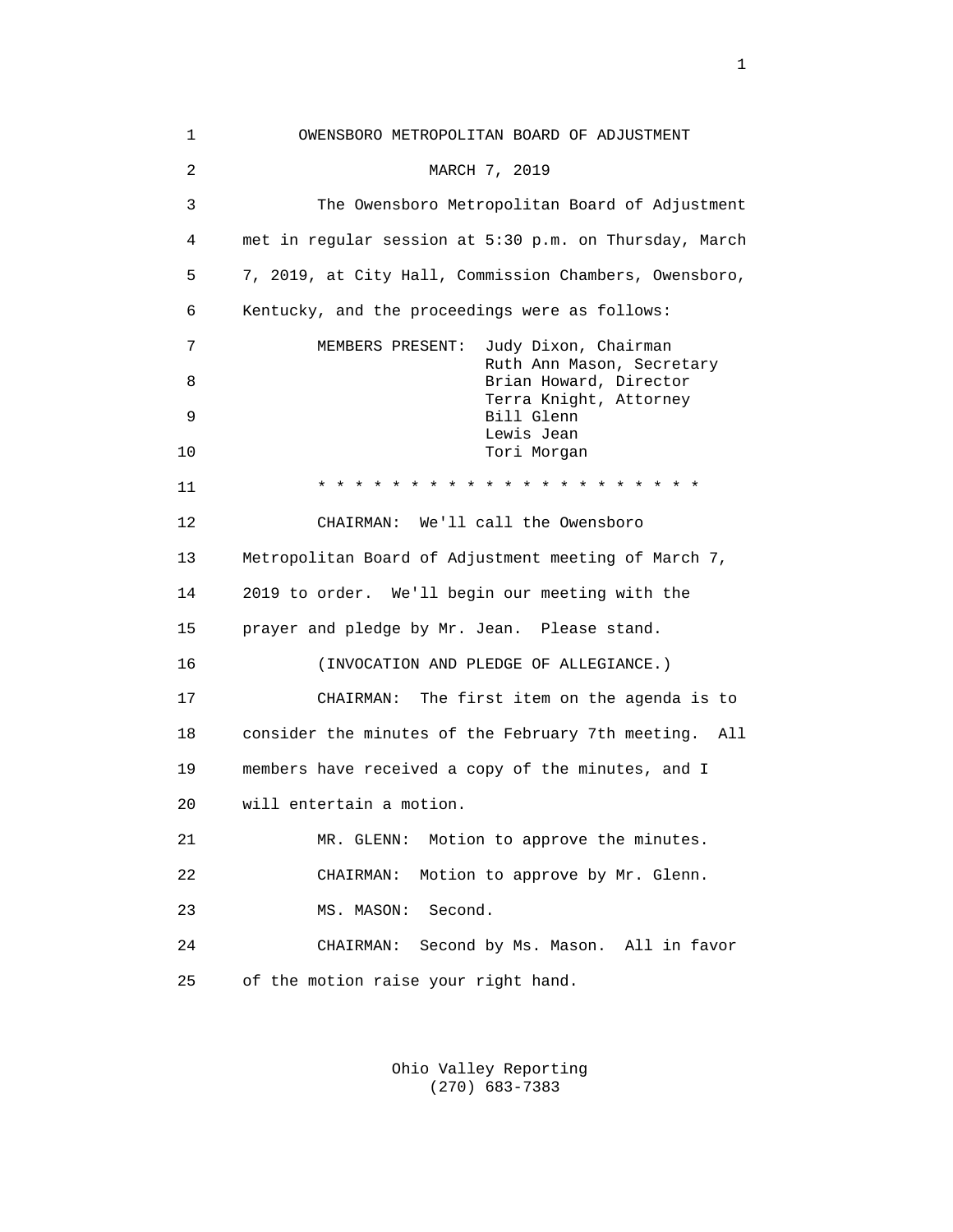1 (ALL BOARD MEMBERS PRESENT RESPONDED AYE.) 2 CHAIRMAN: Motion carries. 3 Mr. Howard. 4 ---------------------------------------------- 5 VARIANCES 6 ITEM 2 7 2330 Pardon Avenue, zoned R-4DT Inner-City Residential Consider request for a Variance in order to reduce the<br>B a required side street vard building setback line along required side street yard building setback line along Central Avenue from 25-feet from the property line to<br>9 13-feet 8-inches from the property line 13-feet 8-inches from the property line References: Zoning Ordinance, Article 8,<br>10 Section 8.5.11(c) Section  $8.5.11(c)$ Applicant: Kentucky Dream Homes; Blanche Williams & 11 Dennis Copper Dennis Copper 12 MS. KNIGHT: Please state your name for the 13 record. 14 MR. PEDLEY: Trey Pedley. 15 (TREY PEDLEY SWORN BY ATTORNEY.) 16 MR. PEDLEY: The subject property is zoned 17 R-4DT Inner-City Residential and is located at the 18 intersection of Pardon Avenue and Central Avenue. The 19 property is 42-feet wide and 141-feet deep. The 20 applicant would like to construct a 23-feet 4-inch 21 wide Class 1 Manufactured home oriented towards Pardon 22 Avenue on the subject property. However, the narrow 23 property has a 5-foot interior side yard building 24 setback and a 25-foot side street yard setback along 25 Central Avenue, thus allowing 12-feet in width to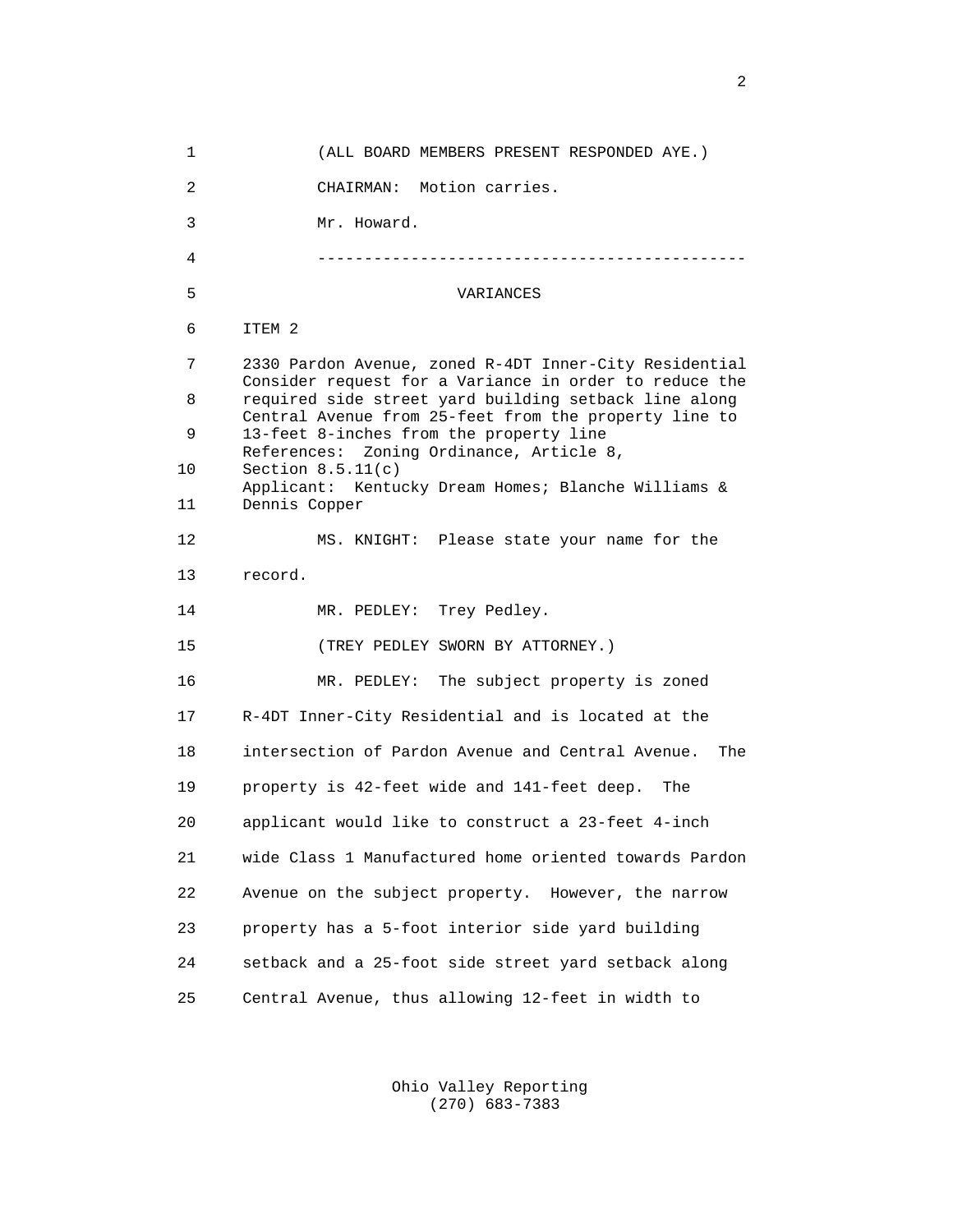1 build within.

| 2  | In order to construct the desired home, the            |
|----|--------------------------------------------------------|
| 3  | applicant proposes a variance in order to reduce the   |
| 4  | side street yard building setback line along Central   |
| 5  | Avenue to 13-feet 8-inch from the property line.       |
| 6  | Granting this variance will not alter the              |
| 7  | essential character of the general vicinity, will not  |
| 8  | cause a public nuisance, and will not affect the       |
| 9  | public safety because there are existing setback       |
| 10 | encroachments on other properties within the area and  |
| 11 | the residence will maintain compliance with the        |
| 12 | intersection sight-triangle regulations.               |
| 13 | Due to the limited buildable area on the               |
| 14 | subject property, approving this variance will not be  |
| 15 | an unreasonable circumvention of the requirements of   |
| 16 | the zoning ordinance.                                  |
| 17 | Staff will recommend approval with the                 |
| 18 | condition that the applicant obtain all necessary      |
| 19 | building, electrical and HVAC permits, inspections and |
| 20 | certificates of occupancy and compliance.              |
| 21 | We would like to enter the Staff Report into           |
| 22 | the record as Exhibit A.                               |
| 23 | Thank you, Mr. Pedley.<br>CHAIRMAN:                    |
| 24 | Is there anyone here representing the                  |
| 25 | applicant?                                             |
|    |                                                        |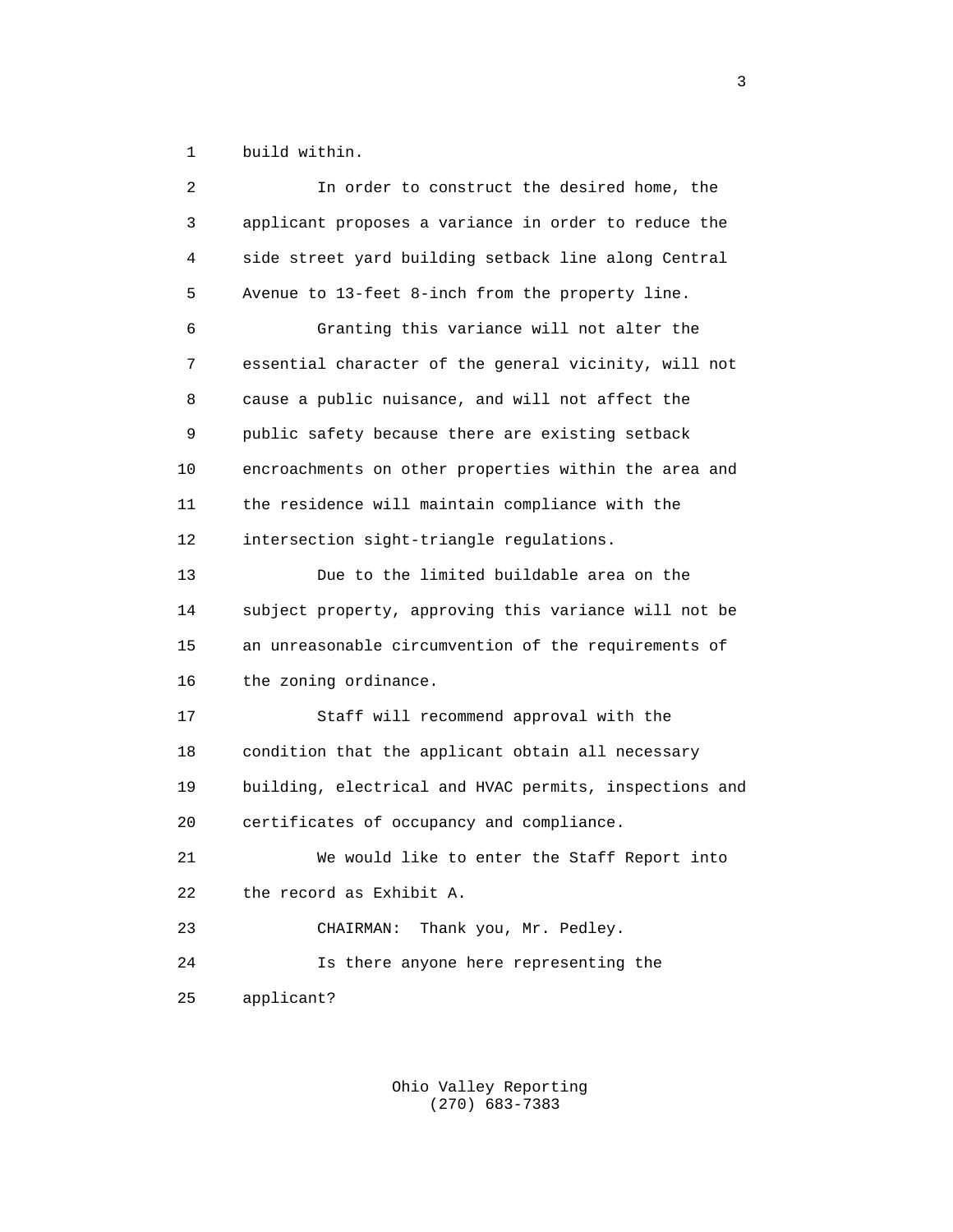1 APPLICANT REP: Yes.

 2 CHAIRMAN: Do you have anything you want to 3 add to what Mr. Pedley has read into the record? 4 APPLICANT REP: No. No, thank you. 5 CHAIRMAN: Is there anyone here wishing to 6 speak in opposition to this item? 7 (NO RESPONSE) 8 CHAIRMAN: Anyone on the board have a 9 question? 10 (NO RESPONSE) 11 CHAIRMAN: If not, I'll entertain a motion to 12 dispose of this item. 13 MR. GLENN: I'll make a motion to approve this 14 variance based on the information and facts we 15 received here tonight, and also the fact that this 16 setback can be found elsewhere on this block area, and 17 there are also other existing encroachments on other 18 properties in that area, and also meet the special 19 recommendations that were stated. 20 CHAIRMAN: Any question on the motion? 21 (NO RESPONSE) 22 CHAIRMAN: Is there a second? 23 MS. MASON: Second. 24 CHAIRMAN: Second by Ms. Mason. All in favor 25 of the motion raise your right hand.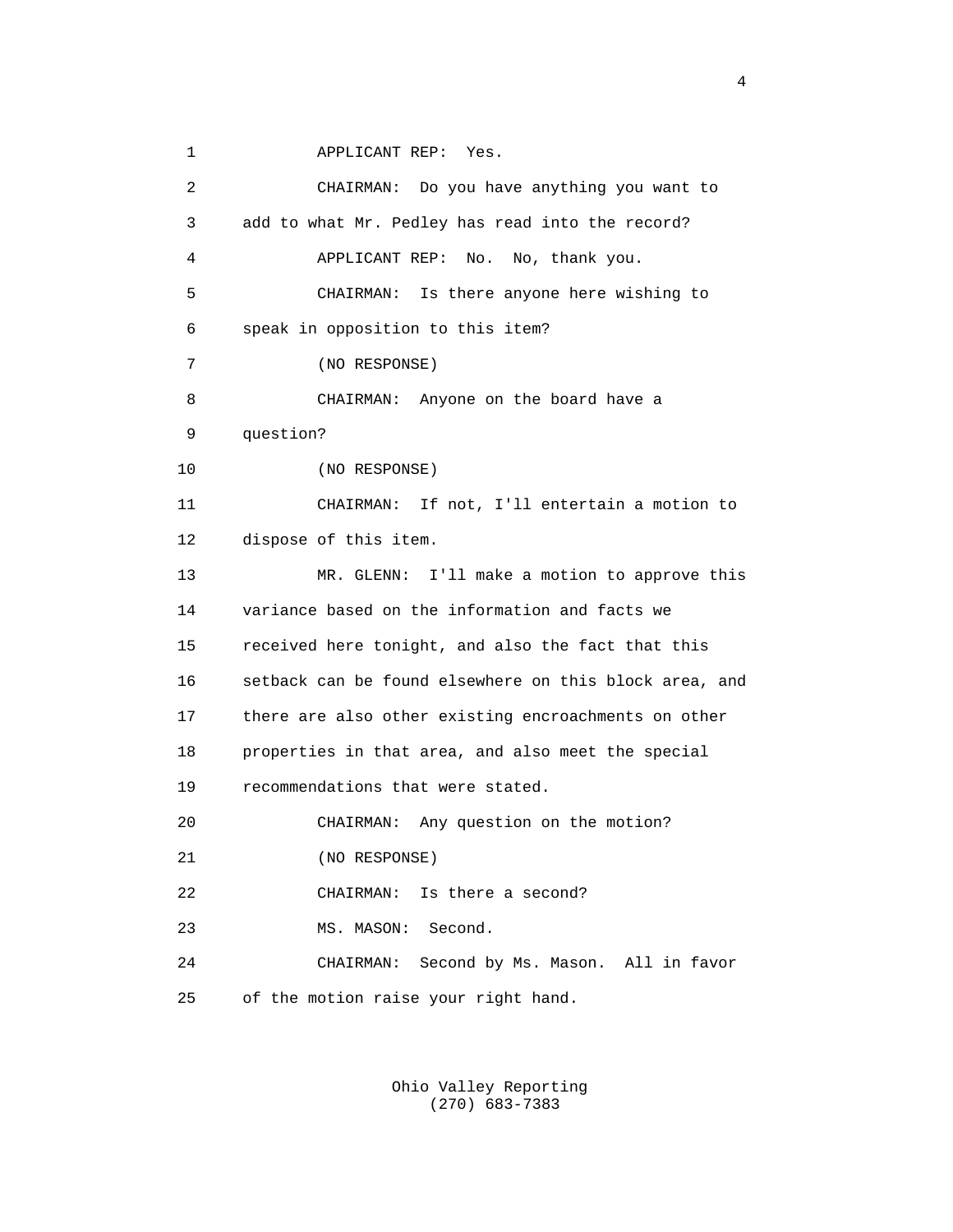| (ALL BOARD MEMBERS PRESENT RESPONDED AYE.)  |
|---------------------------------------------|
| CHAIRMAN: Motion carries unanimously.       |
|                                             |
|                                             |
|                                             |
|                                             |
| CHAIRMAN: Motion to adjourn by Ms. Mason.   |
|                                             |
| CHAIRMAN: Second by Mr. Glenn. All in favor |
|                                             |
| (ALL BOARD MEMBERS PRESENT RESPONDED AYE.)  |
|                                             |
|                                             |
|                                             |
|                                             |
|                                             |
|                                             |
|                                             |
|                                             |
|                                             |
|                                             |
|                                             |
|                                             |
|                                             |
|                                             |
|                                             |